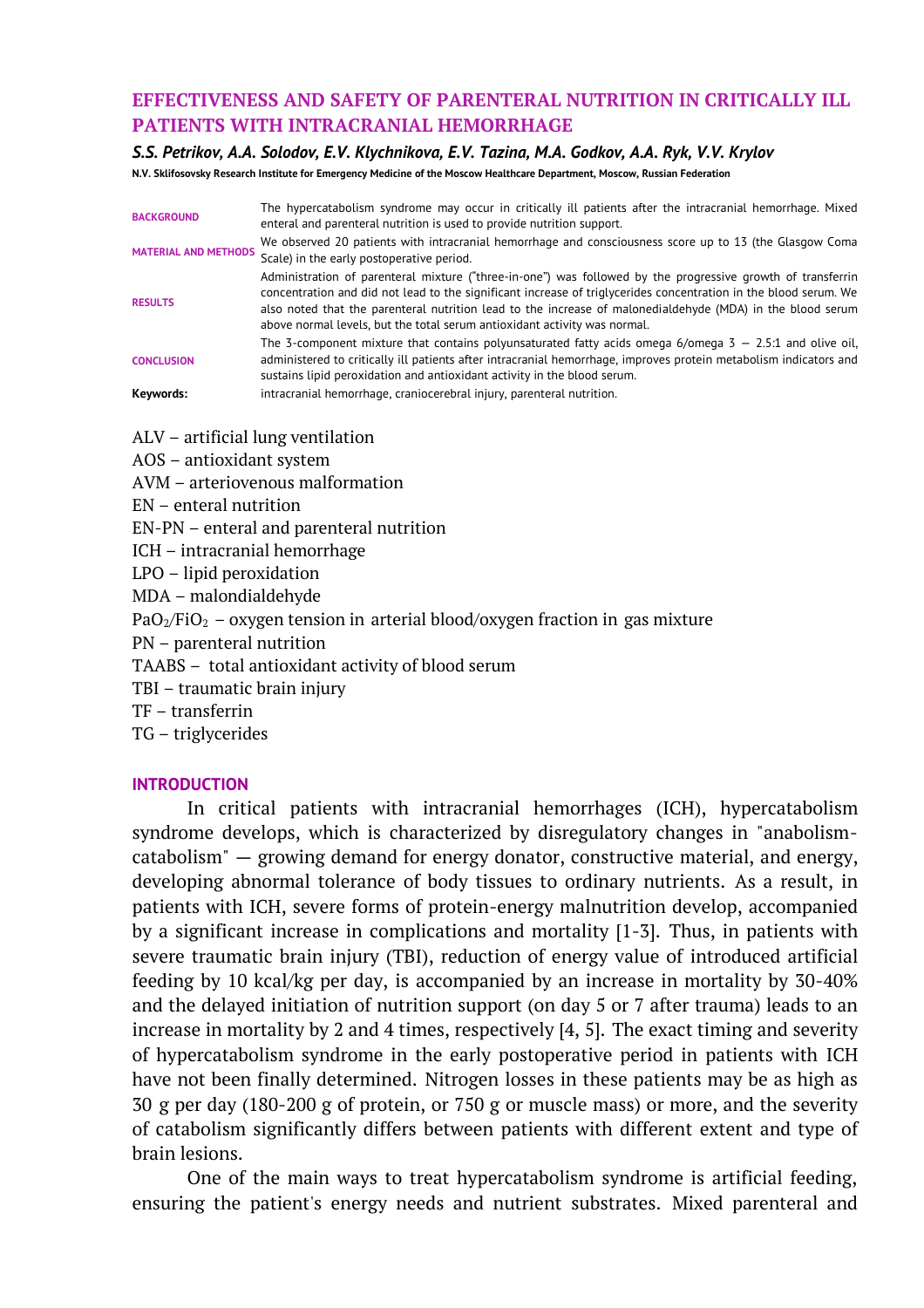enteral nutrition (EN-PN) is often used to provide energy needs of patients. Modern three-component mixtures for parenteral nutrition (PN) include all the necessary nutrients and components of the immune power.

However, the problem of digestibility and safety of PN in critical patients with remains relevant.

The aim of our study was to evaluate the effectiveness and safety of PN as a component of mixed EN-PN, including the impact on parameters of oxidative stress in the early postoperative period in patients with ICH.

# **MATERIAL AND METHODS**

We examined 20 patients with ICH and 13 points or less according to Glasgow Coma Scale in the early postoperative period. The average age of patients was  $46.8 \pm 10$ years. There were 13 (65%) male patients and 7 (35%) female patients. Two patients (10%) had severe traumatic brain injury, 13 (65%) patients had subarachnoid hemorrhage due to the rupture of an arterial aneurysm of the brain, 3 (15%) patients had hemorrhagic stroke, and 2 (10%) patients had the rupture of arteriovenous malformation (AVM) of the brain.

All patients in the acute period of ICH underwent surgeries: exclusion of aneurysm from the blood flow in patients with an aneurysm rupture, removal of intracranial hematomas and foci of brain contusion-crush in patients with severe traumatic brain injury, removal of intracerebral hematoma in patients with hemorrhagic stroke, excision of AVM in patients with AVM rupture. Of 20 cases, 10 patients died.

The standard intensive therapy was performed in the postoperative period. Upon initiation of the study, 3 patients (15%) breathed independently, in 17 patients (85%) artificial lung ventilation (ALV) was performed.

Enteral nutrition (EN) was started in all patients on the  $1<sup>st</sup>$  day of the postoperative period. In connection with the impossibility of providing adequate nutritional support using only EN, we added PN in all patients at different times of the postoperative period which was initiated on day 4 (3;5) of the postoperative period. To assess the degree of catabolism, we analyzed the nitrogen balance.

The protein need was calculated according to the formula: protein needs (g)=(nitrogen excretion in urine  $(g)+4$  g (extrarenal losses))×6.25.

The energy need was calculated according to the formula: nitrogen excretion in urine (g)×160 Kcal/day.

For PN we used a 3-component mixture SmofKabiven (Fresenius Kabi) in volume of 1.477 ml (infusion rate 82 ml/h, while the infusion rate of the fat emulsion was 0.03  $g/kg/h$ ) or 1.970 ml (infusion rate 109 ml/h, while the infusion rate of the fat emulsion was 0.04 g/kg/h). SmofKabiven 3-component mixture included SmofLipid fat emulsion, which contains 30% soybean oil, 30% medium-chain triglycerides (TG) 25% olive oil (alpha-tocopherol), 15% fish oil. The ratio omega-6/omega-3 fatty acids is 2.5:1.

The emulsion had been administered for 18 hours (11:30 am-05:30 am), then there was a 6-hour interval (05:30 am-11:30 am).

The duration of PN was 7 (4; 10) days. We discontinued PN due to septic shock development in 4 patients, progressive multiple organ failure in one patient, and in 5 patients – due to severe hemodynamic instability in the background of increasing doses of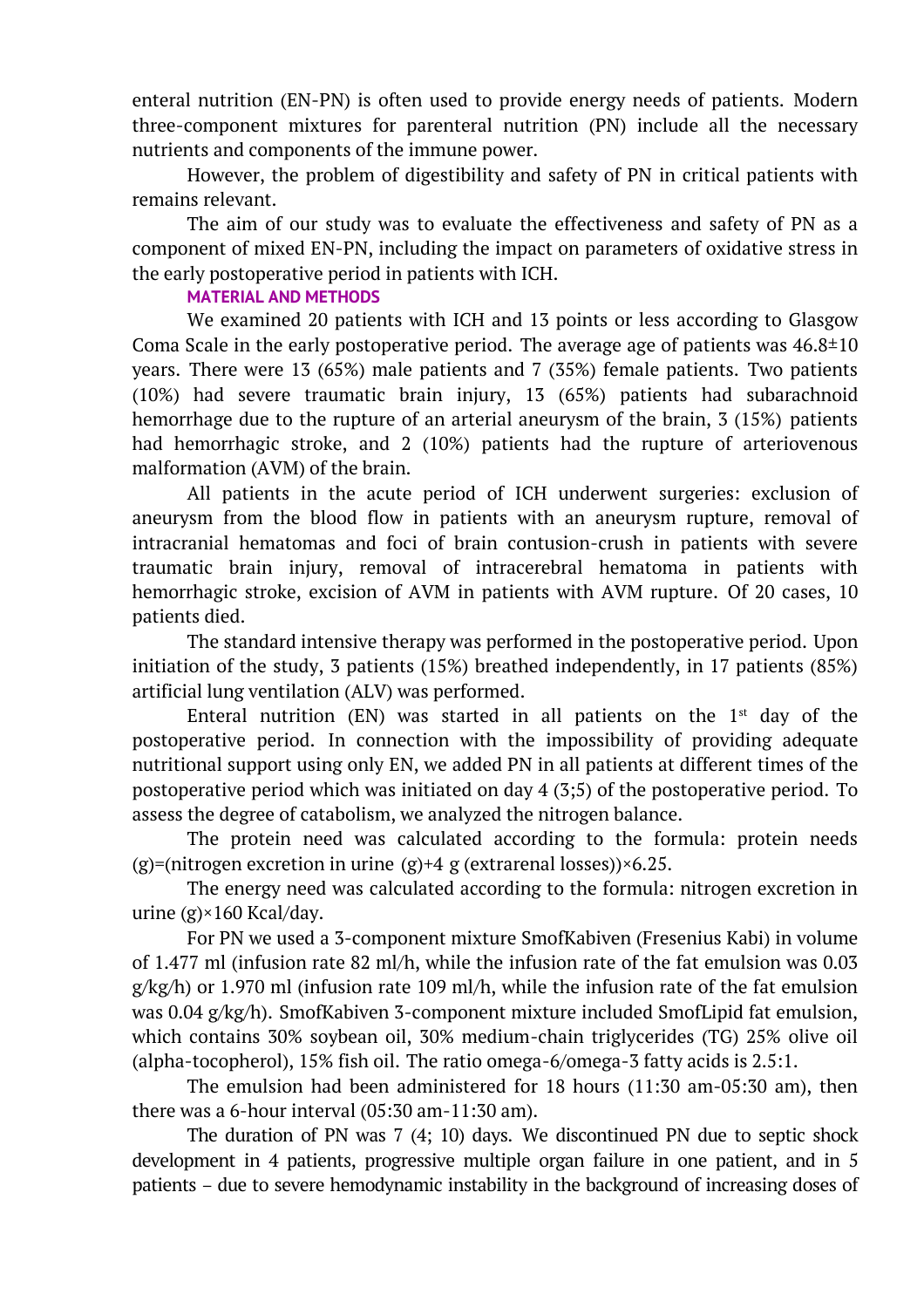intravenously administered sympathomimetics and increase of osmolarity above the allowable values in blood plasma. In 10 patients, we discontinued PN as the degree of catabolism had fallen and the proper artificial nutrition had become possible using only EN.

From day 1 to day 10 of EN-PN we studied changes of nitrogen excretion in urine, transferrin concentration in blood serum, concentration of total protein, albumin, urea, triglycerides, glucose in blood serum, ratio of oxygen tension in the arterial blood to the oxygen fraction in the gas mixture ( $PaO<sub>2</sub>/FiO<sub>2</sub>$ ).

Total protein concentration in blood serum was determined by biuret, concentration of TG – by peroxidase method, glucose – by hexokinase method, albumin concentration was measured photometrically using bromocresol green and biochemical analyzer *Olympus AU2700* (Beckman Coulter, USA). Ultraviolet kinetic determination of urea in blood serum (urease test) was also performed with the biochemical analyzer *Olympus AU2700* (Beckman Coulter, USA).

The concentration of triglycerides and the ratio of  $PaO<sub>2</sub>/FiO<sub>2</sub>$  was determined 4 times a day as follows:

 $-$  point  $1 -$  prior to EN-PN (11:00 am-11:30 am);

- point  $2 - 2$  hours after the beginning of EN-PN (01:30 pm);

- point  $3 - 12$  hours after the beginning of EN-PN (11:30 pm);

- point  $4 - 18$  hours after the beginning of EN-PN (05:00 am-05:30 am).

To assess the degree of oxidative stress we measured concentration of lipid peroxidation (LPO) and antioxidant system (AOS) products in blood on day 1,3,5,7, and 10 of the research prior to EN-PN (point 1 ). Concentration of lipid peroxidation products was studied according to the level of malondialdehyde (MDA) in blood serum, which was measured by the method of V.B. Gavrilov [6]. AOS status was evaluated according to the total antioxidant activity of blood serum (TAABS), which was measured with photometric method by biochemical analyzer *Olympus AU270* (Beckman Coulter, USA) using reagents *Randox* (United Kingdom). To determine boundaries of normal values of the studied parameters, we examined 25 healthy people of mean age 32.7±8.6 years, the ratio *male/female* was 17/8.

# **STATISTICAL ANALYSIS OF RESULTS**

Statistical data processing was performed using the standard package of *Microsoft Office Excel* software and *StatSoft STATISTICA* 10. The findings are presented in the format M $\pm$  (M – arithmetic mean,  $\int$  – standard deviation) for "normal" distribution and Median format (25 and 75% percentiles) for "abnormal" distribution. We used non-parametric methods of statistical analysis. Evaluation of intragroup differences were performed using the Wilcoxon test. Intergroup comparisons were performed by Mann-Whitney test. Differences were considered statistically significant at a significance level criterion *p*<0.05.

## **RESULTS**

At the beginning of EN-PN all patients had expressed protein catabolism (Fig. 1).

The concentration of transferrin (TF) measured before the start of EN-PN was 1.52 (1.32; 1.66) g/l. In 19 of 20 patients with ICH at the beginning of EN-PN transferrin concentration was below the normal value. On day 1-5 of observation, the TF level slightly decreased, a gradual increase in TF concentration was observed on day 7, indicating the improvement in protein-energy status of patients (Table. 1).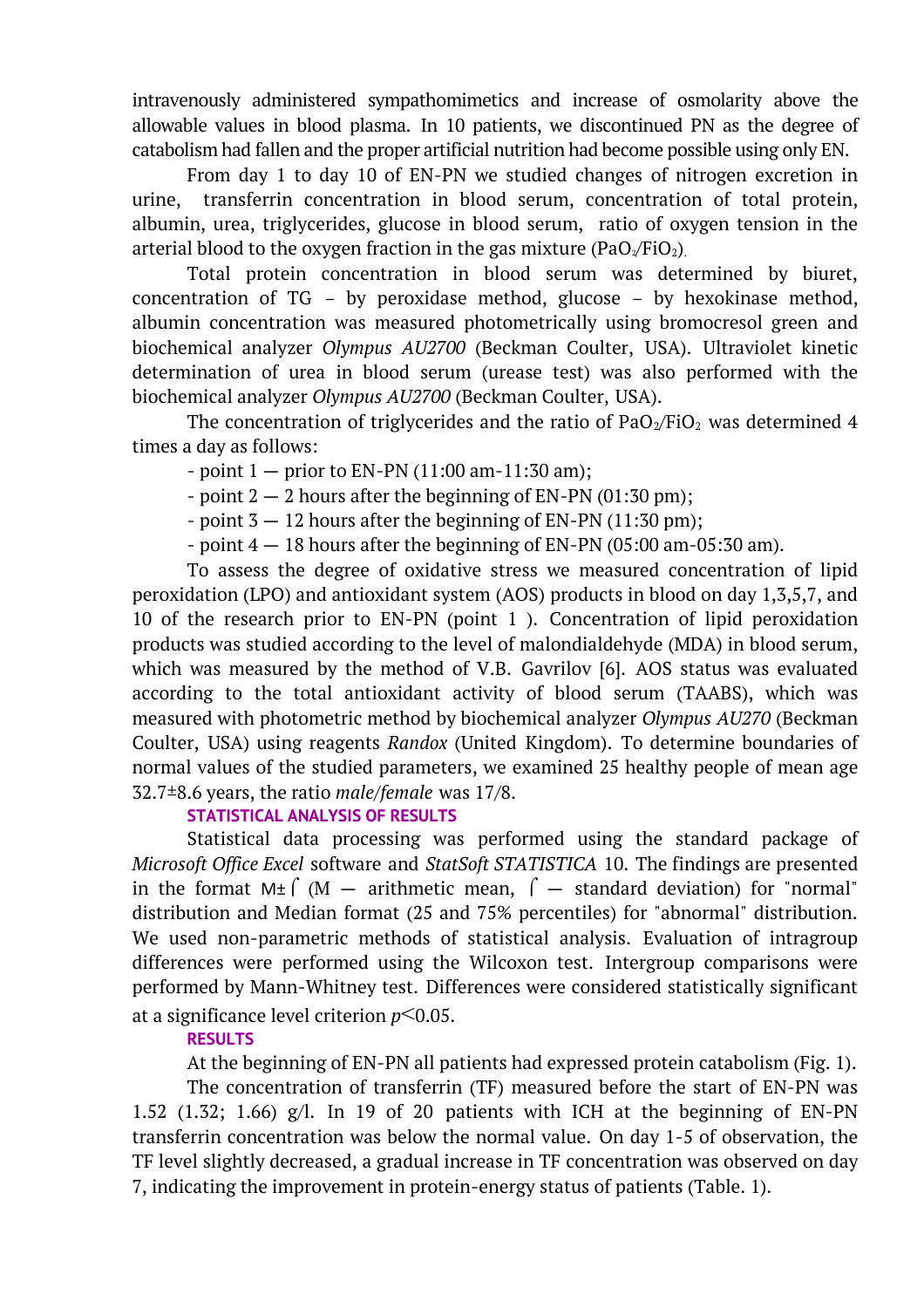

*Table 1*

Fig. 1. Changes of nitrogen excretion in urine at different times of EN-PN (the dashed line marks the level of nitrogen excretion 10 g/day. The exceedance over this value shows the development of expressed *hypercatabolism)* (n = 25)

Notes: \*  $p$ <0.05 compared to the 1st day of EN-PN; \*\*  $p$ <0.05 compared to the 7th day of EN-PN. EN-PN — enteral and parenteral nutrition

Despite the large volume of administered protein  $(1.5-2)$  g/kg of the body weight), the need for that was extremely high. So, we have noted an increase in the protein deficit from the 1<sup>st</sup> to 5<sup>th</sup> day of EN-PN. On the 5<sup>th</sup> day of observation the protein deficit was the highest and amounted to  $-83.4$   $(-117.0; 4.0)$   $g/day$   $(p<0.05$ compared to the  $1^{st}$  day of study) (Table 2). Only on the  $10^{th}$  day after initiation of EN-PN, the amount of infused protein became sufficient to provide a zero nitrogen balance.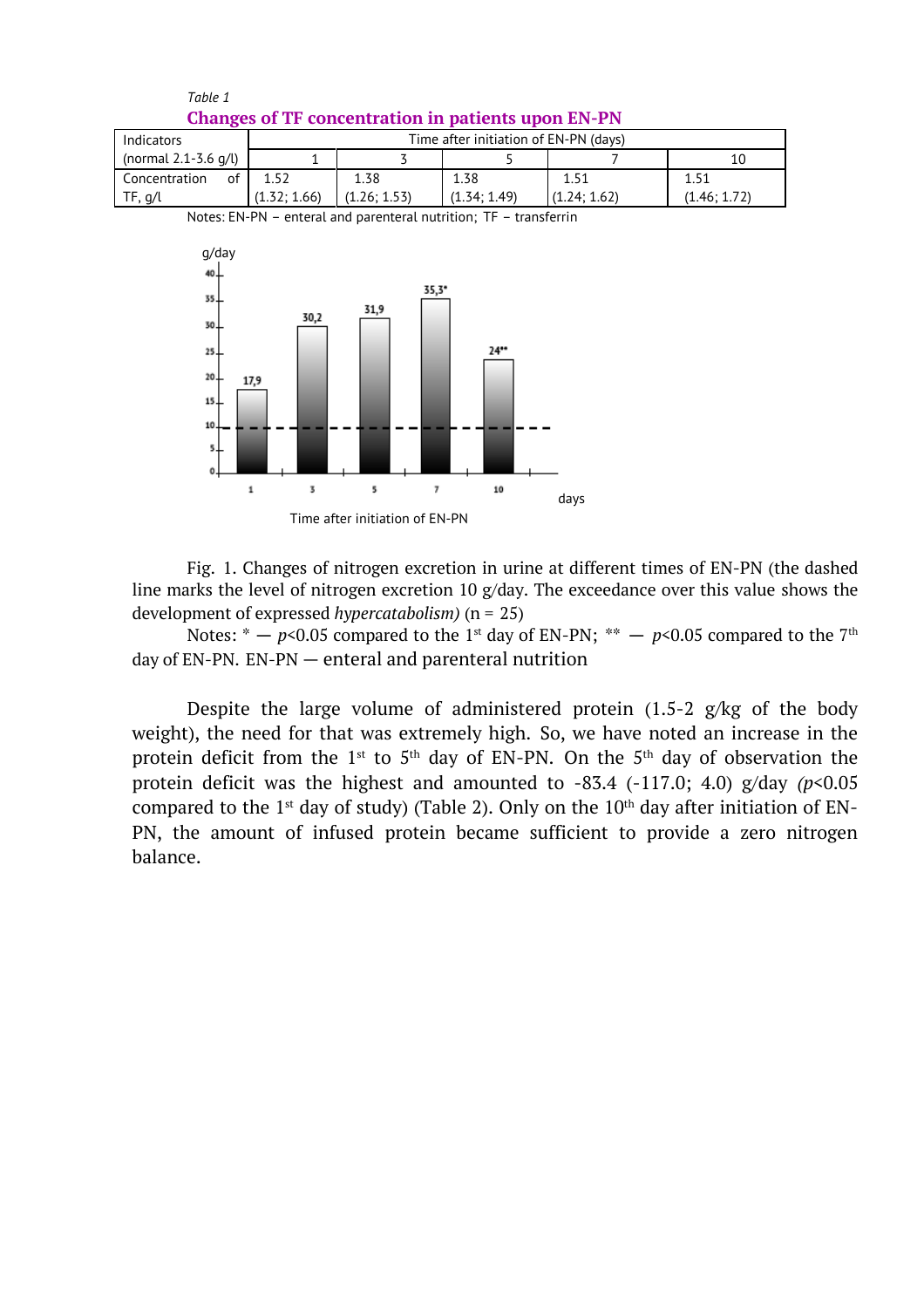## *Table 2* **Changes of indicators of protein and energy metabolism in examined patients**

| Timing<br>of           | Number         | Параметры                      |                                                |                                                  |                                           |                      |
|------------------------|----------------|--------------------------------|------------------------------------------------|--------------------------------------------------|-------------------------------------------|----------------------|
| <b>EN-PN</b><br>(days) | оĦ<br>patients | Nitrogen<br>g/day              | loss, Need<br>for<br>protein, Infused<br>g/day | protein,<br>g/day                                | Protein<br>deficit,<br>g/day              | Infused, kcal/day    |
| 1                      | 20             | 17.9 (14.5; 21.4)              | 111.9 (91.3; 133.5)                            | 153.8 (135; 160)                                 | 53.8 (4.1; 64.2)                          | 3,400 (3,100; 3,700) |
| $\overline{2}$         | 20             | -                              |                                                | 145 (127; 178.2)                                 |                                           | 3,475 (3,025; 3,756) |
| 3                      | 19             | 30.2 (19.0; 32.3)              | 188.6 (118.7; 201.7)                           | 140 (123; 177.8)                                 | $-41.1$ ( $-58.1;47.1$ )                  | 3,550 (2,800; 3,850) |
| 4                      | 15             |                                |                                                | 142 (123; 160.8)                                 |                                           | 3,100 (2,800; 3,775) |
| 5                      | 14             | 31.9 (23.7; 38.6)              | 210.9 (148.4; 246.7)                           | 142 (118.1; 158.6)                               | $-83.4$ ( $-117; 4$ )*                    | 2,900 (2,688; 3,700) |
| 6                      | 12             |                                |                                                | 160.3 (142; 177.3)                               |                                           | 3,400 (3,050; 3,850) |
|                        | 10             | 35.3 (33.1; 37)*               | 225.7 (202.2; 237.0)*                          | 154,5 (137.9; 172)                               | (-91.4;<br>$-76.1$<br>$27.8$ <sup>*</sup> | 3,100 (2,950; 3,813) |
| 8                      | 9              |                                |                                                | 159 (142; 175,5)                                 |                                           | 3,100 (3,100; 3,850) |
| 9                      | 8              | -                              |                                                | 160,3 (146,3; 177,3)                             |                                           | 3,400 (3,100; 3,850) |
| 10                     | 8              | 24,0 (23,0; 27,1) <sup>§</sup> | 150,1 (143,8; 169,6) <sup>§</sup>              | $160,3(146,3;177,3)$ <sub>1,9)<sup>5</sup></sub> | $(-19,6;$<br>$-2,6$                       | 3,400 (3,100; 3,850) |

*Notes:*  $* - p$  <0.05 compared to the value on day 1; § - p <0.05 compared to the value on day 7. EN-PN enteral and parenteral nutrition

During the entire period of observation, we noted hypoproteinemia and hypoalbuminemia, and also statistically significant increase in urea concentration in the blood serum from day 5 to day 10 of EN-PN (Table. 3).

#### *Table 3*

| <b>Changes of biochemical parameters in the blood serum of examined patients</b> |  |  |  |  |  |
|----------------------------------------------------------------------------------|--|--|--|--|--|
|----------------------------------------------------------------------------------|--|--|--|--|--|

|                            |                    | Parameters         |                   |                    |  |
|----------------------------|--------------------|--------------------|-------------------|--------------------|--|
| Timing of EN-<br>PN (days) | Number of patients | Total protein, q/l | Albumin, g/l      | Urea, mmol/l       |  |
|                            | 20                 | 52.3 (44,2; 54.7)  | 30.4 (27.4; 32.7) | 5.5(4.2; 7.0)      |  |
| $\mathcal{L}$              | 20                 | 50.9 (47.8; 55.9)  | 31.3 (29.4; 34.0) | 6.2(5.1; 8.3)      |  |
| 3                          | 19                 | 55.6 (47.5; 60.1)  | 30.0 (27.9; 32.5) | 7.1(5.6; 8.0)      |  |
| 4                          | 15                 | 52.0 (48.0; 53.0)  | 29.2 (26.2; 31.8) | 7.8(6.6; 8.7)      |  |
| 5                          | 14                 | 50.4 (47.9; 55.4)  | 30.3 (27.6; 33.1) | $7.8(7.2; 8.9)^*$  |  |
| 6                          | 12                 | 51.5 (48.2; 57.0)  | 32.0 (27.8; 34.7) | $9.1(7.9; 11.5)$ * |  |
|                            | 10                 | 53.0 (48.8; 58.0)  | 29.5 (26.2; 30.9) | $9.1(7.1; 13.9)^*$ |  |
| 8                          | 9                  | 52.6 (50.6; 59.0)  | 29.9 (27.9; 31.5) | $9.4(7.9; 9.6)^*$  |  |
| 9                          | 8                  | 54.4 (47.8; 60.8)  |                   | $9.1(7.8; 9.2)^*$  |  |
| 10                         | 8                  | 60.2 (53.0; 63.5)  | 24.9 (24.4; 29.7) | 10.1 (9.0; 12.0) * |  |

*Notes:* \* – p<0.05 compared to the value on day 1. EN-PN – parenteral and enteral nutrition

Introduction of 3-component PN was not accompanied by a significant increase in concentration of triglycerides, indicating normal absorption of fat emulsion, included into the mixture, and did not lead to any impairments of pulmonary gas exchange (table 4, 5).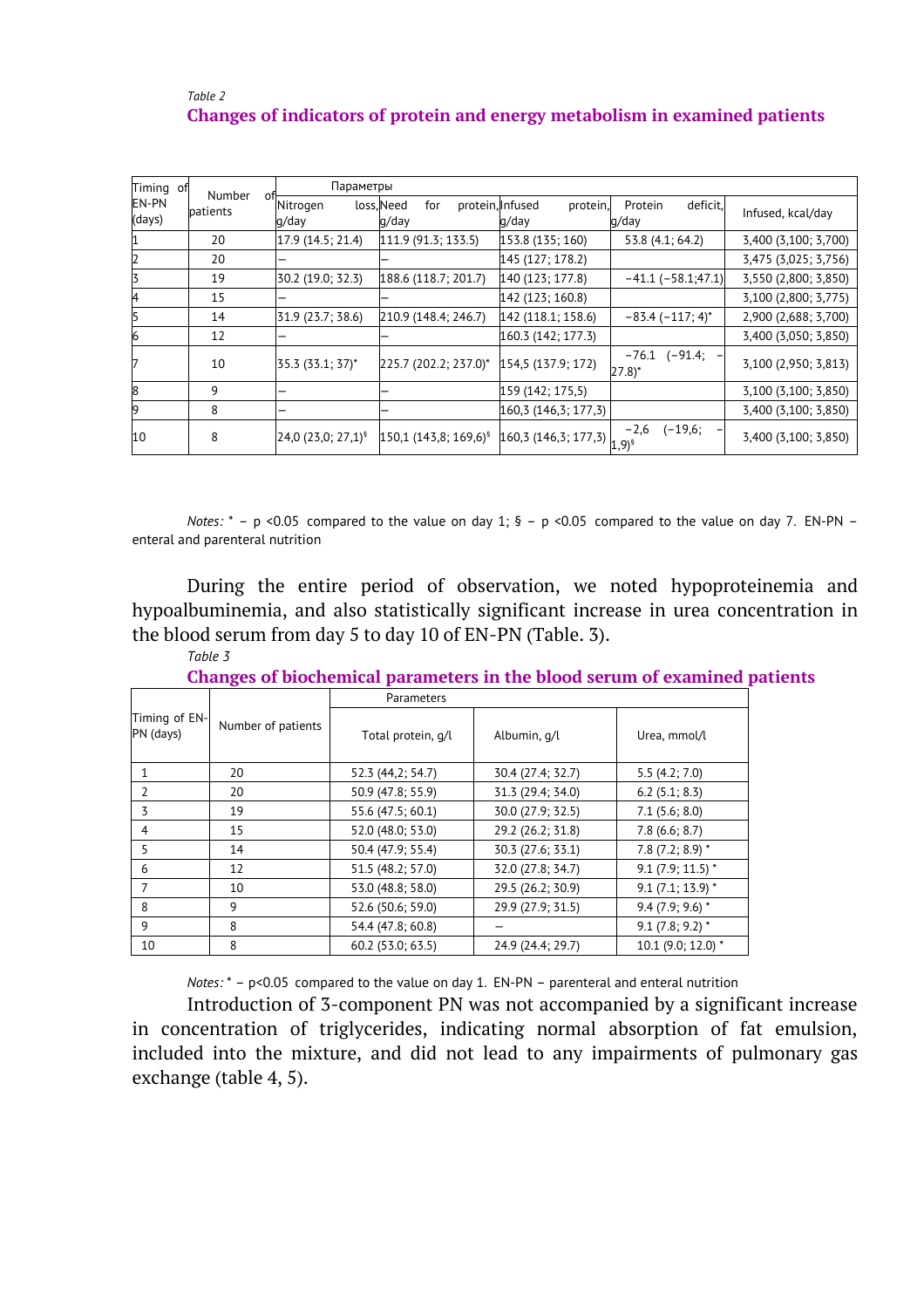### *Table 4* **TG concentration in blood serum of examined patients (normal values** — **1.71 mmol/l or less)**

| Indicators                                                     | Stages      |                                |                               |                               |
|----------------------------------------------------------------|-------------|--------------------------------|-------------------------------|-------------------------------|
|                                                                | Prior to PN | 2 hours after PN initiation    | 12 hours after PN initiation  | 18 hours after PN initiation  |
| TG concentration in $blood$ 1.37 (0.95; 1,68)<br>serum, mmol/l | $(n=130)$   | 1.55 (1.08; 2.01)<br>$(n=129)$ | 1.50(1.03; 2.01)<br>$(n=128)$ | 1.38(0.97; 1.91)<br>$(n=126)$ |

*Notes:* n — the number of observations; PN — parenteral nutrition; TG — triglycerides *Table 5*

#### **Changes of ratio PaO2/FiO2 in examined patients**

| Pulmonary gas exchange                                                  | Ratio PaO <sub>2</sub> /FiO <sub>2</sub> |                                         |                                                          |                                         |
|-------------------------------------------------------------------------|------------------------------------------|-----------------------------------------|----------------------------------------------------------|-----------------------------------------|
|                                                                         | Prior to PN                              |                                         | 2 hours after PN initiation 12 hours after PN initiation | 18 hours after PN initiation            |
| Normal functioning (ratio<br>$PaO2/FiO2 \ge 300$                        | 365 (343; 451) <sup>§</sup><br>$(n=88)$  | 382 (341; 434) <sup>§</sup><br>$(n=82)$ | 371 (312; 453) <sup>§</sup><br>$(n=82)$                  | 365 (301; 449) <sup>§</sup><br>$(n=78)$ |
| (ratio<br>disorder<br>Acute<br>PaO <sub>2</sub> /FiO <sub>2</sub> < 300 | 246 (200; 273)<br>$(n=37)$               | 270 (214; 328) *<br>$(n=37)$            | 289 (219; 338) *<br>$(n=34)$                             | 324 (255; 382) *<br>$(n=35)$            |

*Notes:*  $* - p$ <0.05 compared to the value prior to PN;  $\frac{6}{5} - p$ <0.05 as compared to the corresponding value in patients with normal lung function*;* n — observations. PP — parenteral nutrition

When lung functioning was initially normal (the ratio  $PaO<sub>2</sub>/FiO<sub>2</sub> \ge 300$ ), the gas exchange remained unchanged, and in the presence of acute lung injury (the ratio  $PaO<sub>2</sub>/FiO<sub>2</sub> < 300$ ) there was an increase and normalization of pulmonary gas exchange within a day.

Additional PN was accompanied by the development of hyperglycemia. Increased serum glucose concentration was observed 2 hours after the start of emulsion administration and during the whole period of 3-component mixture infusion (table 6).

#### *Table 6*

**Glucose concentration in blood serum of patients with ICH under PN**

| Timing<br>of<br>Number<br>оf |             | (normal 3.8-6.1 mmol/l)                   | Glucose comcentration in blood serum            |                                           |                    |
|------------------------------|-------------|-------------------------------------------|-------------------------------------------------|-------------------------------------------|--------------------|
| EN-PN<br>patients<br>(days)  | Prior to PN | <b>PN</b><br>after<br>hours<br>initiation | 12<br><b>PN</b><br>after<br>hours<br>initiation | 18<br>PN<br>after<br>hours<br>linitiation |                    |
| $\mathbf{1}$                 | 20          | 7.2(6.5; 8.5)                             | $8.8$ (7.9; 10.6)*                              | $9.2$ (7.9; 10.2)*                        | $9.4(6.5; 12.4)^*$ |
| $\overline{2}$               | 20          | 8.1(7.2; 9.2)                             | 10.8 (10.0; 14.5)**                             | $10.2$ (8.5; 14.1)*                       | $9.5$ (7.5; 10.9)* |
| 3                            | 19          | 7.9(7.1; 9.2)                             | $10.5$ (7.6; 13.1)*                             | $9.0(8.4; 14.1)$ *                        | 8.8 (7.0; 12.8)    |
| $\overline{4}$               | 15          | 7.4(6.8; 9.3)                             | $11.1 (8.9; 14.9)^*$                            | 8.4 (7.6; 12.7)                           | 10.2 (8.3; 13.8)   |
| 5                            | 14          | 9.4(7.2; 10.6)                            | 9.0(8.0; 12.2)                                  | 8.4(7.9; 15.4)                            | 7.9(7.6; 12.8)     |
| 6                            | 12          | 8.0(6.5; 9.4)                             | 9.0(7.2; 11.7)                                  | 9.7(7.1; 11.2)                            | 7.3(6.1; 8.9)      |
| 7                            | 10          | 7.2(6.9; 7.5)                             | $9.4 (7.8; 12.4)^*$                             | 8.8(6.4; 10.8)                            | 9.2(6.9; 11.6)     |
| 8                            | 9           | 7.8(7.0; 8.7)                             | 8.2(6.3; 10.6)                                  | 11.1 (7.2; 15.5)                          | 11.3 (6.8; 14.9)   |
| 9                            | 8           | $6.1$ (5.7; 10.0)                         | 9.1(7.6; 10.3)                                  | 8.1(7.6; 12.0)                            | 9.2(7.1; 11.7)     |
| 10                           | 8           | 6.9(6.3; 10.0)                            | 9.3(7.4; 12.4)                                  | 10.5(8.3; 16.6)                           | 11.8 (9.5; 12.0)   |

*Notes:*  $* - p < 0.05$  compared to the value prior to PN;  $\frac{6}{5} - p < 0.05$  compared to the corresponding value on day 1 of observation. ICH — intracranial hemorrhage; PN — parenteral nutrition; EN-PN — enteral and parenteral nutrition nutrition

Analyzing the parameters of oxidative stress, we observed an increase in MDA concentration in blood serum compared to normal values (Table. 7). However, TAABS was in the normal range throughout the observation.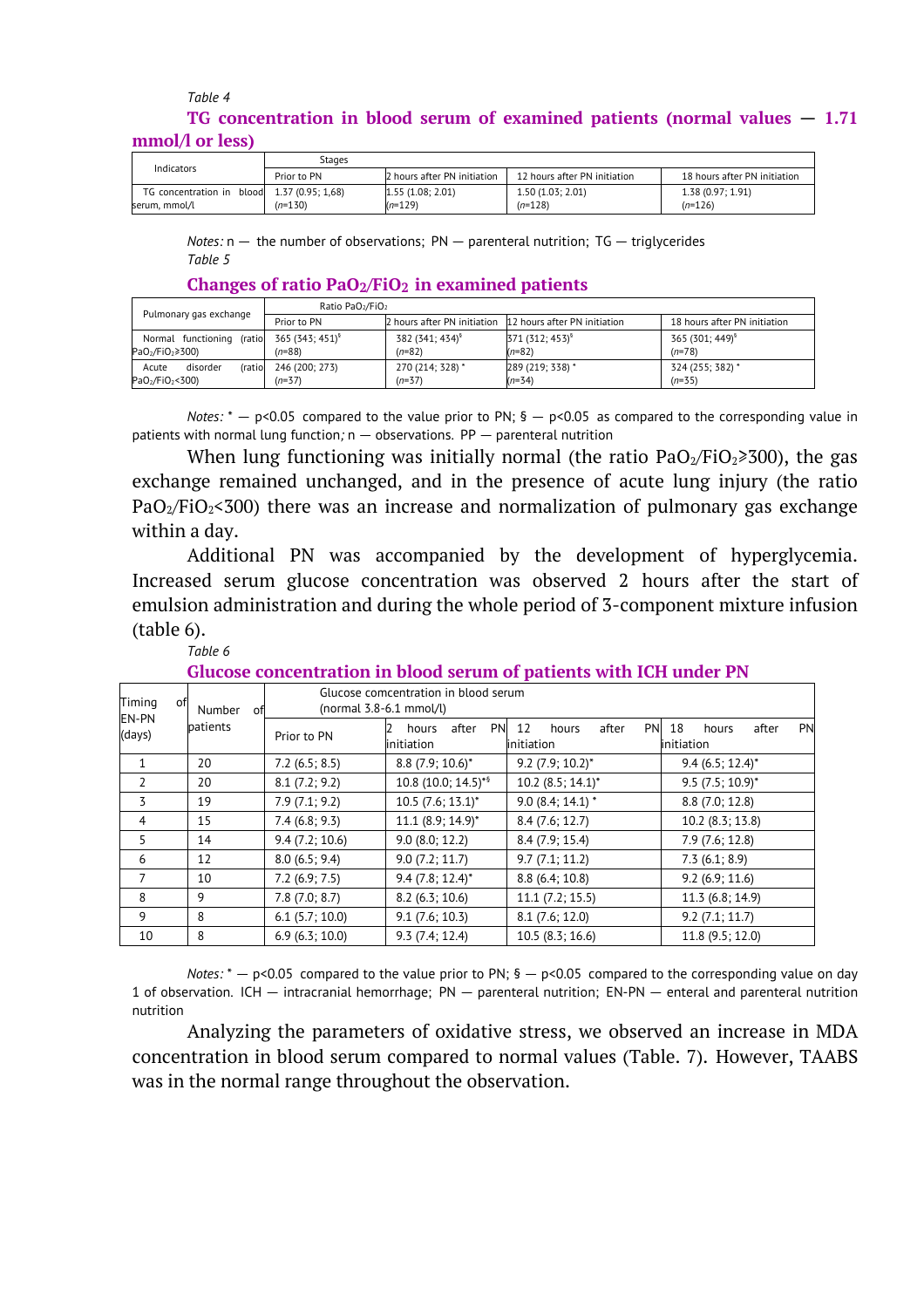|              | Changes of oxidative stress murtators in examined patients |                                 |                |               |  |  |  |  |
|--------------|------------------------------------------------------------|---------------------------------|----------------|---------------|--|--|--|--|
| Timing       | оf                                                         | Indicators of oxidative stress  |                |               |  |  |  |  |
| <b>EN-PN</b> | MDA, mcmol/l                                               |                                 | TAABS, mmol/l  |               |  |  |  |  |
| (days)       | Normal values                                              | Value                           | Normal values  | Value         |  |  |  |  |
|              |                                                            | $3.4$ (3.0; 3.7)*               |                | 1.4(1.3; 1.5) |  |  |  |  |
|              |                                                            | $3.6$ (3.4; 4.0)*               |                | 1.6(1.3; 1.7) |  |  |  |  |
|              | $2.3(2.1-2.5)$                                             | $3.7$ (3.5; 4.2) <sup>*,§</sup> | $1.6(1.6-1.7)$ | 1.5(1.2; 1.6) |  |  |  |  |
|              |                                                            | $3.7(3.5; 3.9)^*$               |                | 1.4(1.3; 1.7) |  |  |  |  |
| 10           |                                                            | $3.8$ (3.5; 4.4) <sup>*,§</sup> |                | 1.3(1.2; 1.6) |  |  |  |  |

#### *Table 7* **Changes of oxidative stress indicators in examined patients**

*Notes:*  $* - p$  <0.05 compared to normal values;  $\beta - p$ <0.05 compared to the value on day 1. TAABS — total antioxidant activity of blood serum; MDA — malondialdehyde, EN-PN — enteral and parenteral nutrition

### **DISCUSSION OF RESULTS**

One of the important directions of therapy for hypercatabolism syndrome in patients with ICH is artificial nutrition sufficient to ensure the patient's needs for energy and nutrients. In connection with the impossibility of adequate artificial feeding in the acute period of ICH, EN is often supplemented with PN. This concept corresponds to current guidelines of the European Society for Clinical Nutrition and Metabolism (*ESPEN*), which say that in case of impossibility or failure of enteral nutrition therapy within first 24-48 hours, EN-PN or full PN should be initiated [7]. However, PN is associated with the risk of infectious complications, hyperglycemia, acute lung injury, disorders of homeostasis [8, 9]. In the past few years, the results of three randomized multicenter studies have been reported using different protocols of mixed EN-PN in critical patients [10-12]. However, research results have appeared to be extremely controversial. Thus, in *EPaNIC* study the use of PN was accompanied by longer stay in the intensive care unit (ICU) and higher incidence of infectious complications, which can be explained by the use of concentrated solutions of glucose and insulin on day 1-2 under the early onset of PN [10]. *C.P. Heidegger et al.* found that additional PN, started on the  $4<sup>th</sup>$  day of stay in the ICU, had not lead to an increase in the length of stay in the ICU, and had helped reduce the incidence of infectious complications [11]. *G.S. Doig, et al.* found that the beginning of the PN on day 1 after admission to the ICU had helped reduce the duration of ALV and had had no effect on the incidence of infectious complications [12]. To increase the efficiency and reduce the frequency of PN complications, new compounds are now being developed. A mixture "three-in-one", used in our study, has one of the most promising composition today.

The results of our study showed that critical patients with ICH needed PN to be added to EN on day 4 (3;5) of the postoperative period. At this time, there was a sharp increase in catabolism such as higher nitrogen losses, hypoproteinemia and growth of urea concentration in blood serum. Measurement of TF concentration in the blood serum on day 1-10 of EN-PN helped assess the severity of hypercatabolism syndrome and the effectiveness of artificial nutrition over time. The growth of TF level with the 7 th day after EN-PN initiation indicated a gradual decrease in the level of catabolism. In spite of the serious condition of patients, the digestibility of mixed feeding was good, and introduction of the fat emulsion did not lead to deterioration of pulmonary gas exchange, and even contributed to its improvement.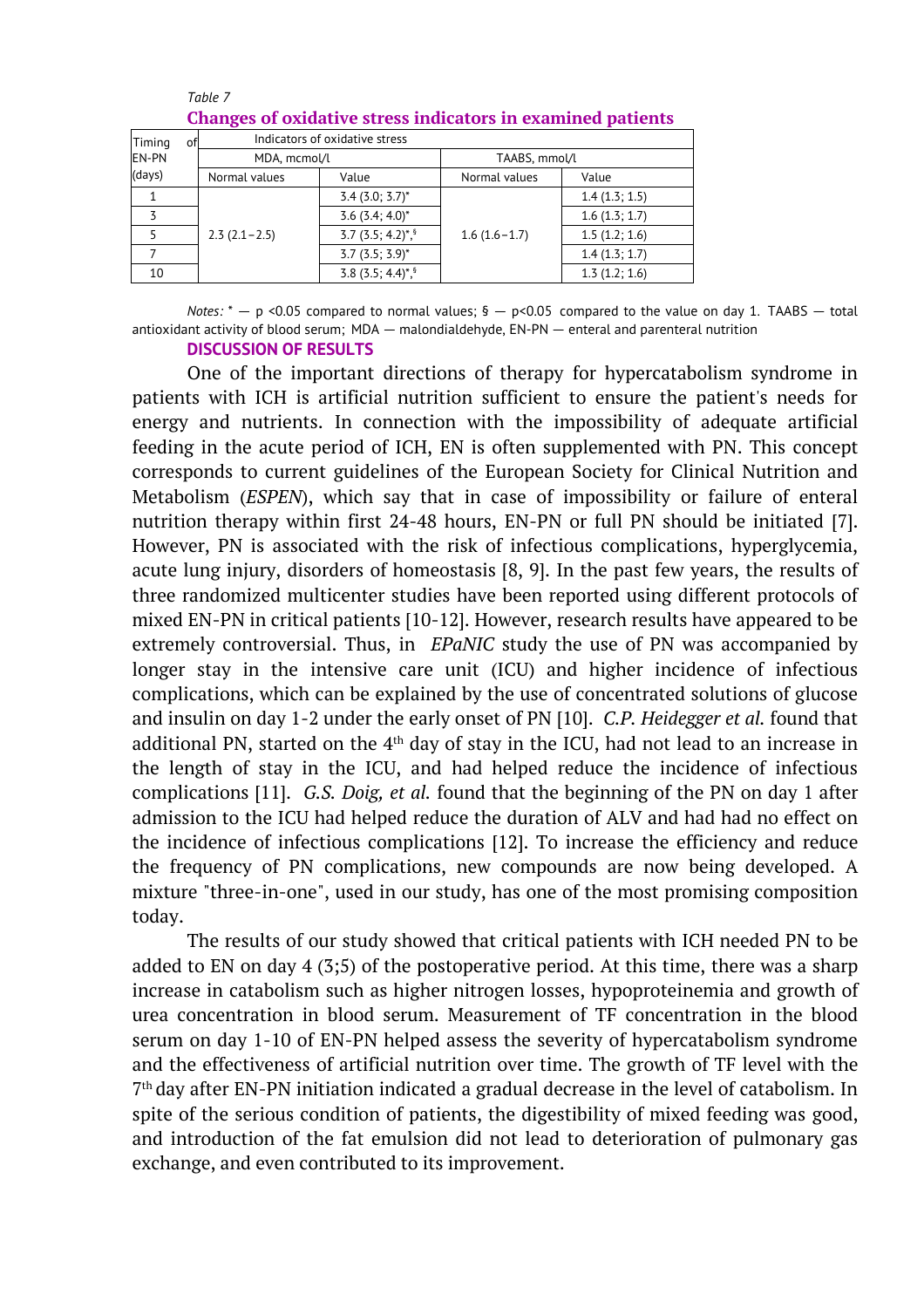One of the common complications of PN is hyperglycemia. According to international recommendations, the rise of glucose by 10 mmol/L or more in critical patients should be managed [7, 13]. We noted the development of hyperglycemia in excessing 10 mmol/L 2 hours after the start of PN on day 2,3,4 of observation, followed by normalization of glucose concentrations in blood serum 12 and 18 hours after the start of PN.

The brain is very sensitive to oxidative stress due to the peculiarities of its composition (the highest content in humans of phospholipids, fatty acids,  $Fe^{2+}$  and low vitamin *A*, low activity of glutathione peroxidase and almost complete lack of catalase), high oxygen demand and lack of antioxidant protection factors in the medulla [14]. The analysis of oxidative stress indicators in patients with ICH who had underwent EN-PN revealed an increase of MDA concentration in blood serum compared to normal values. According to the results previously obtained in our clinic, the MDA concentration in patients with subarachnoid hemorrhage due to the rupture of an arterial aneurysm reaches much higher values (8.34 (6.64; 10.98) mcmol/L) [15]. Increasing MDA was not accompanied by a significant decrease in concentration of metabolites characterizing TAABS. This balanced state of LPO indicators and AOS can be explained by the presence of polyunsaturated fatty acids in the ratio of omega-6/omega-3 2.5:1 and alpha-tocopherol in the the fat emulsion used in PN.

#### **CONCLUSIONS**

1. The mixed parenteral-enteral nutrition in patients with intracranial hemorrhages and in a state of hypercatabolism, helps improve the protein metabolism and is not accompanied by an increase in triglyceride concentration of blood serum or impaired pulmonary gas exchange.

2. Introduction of "three-in-one" emulsion for parenteral nutrition may be accompanied by the development of hyperglycemia which the peak is observed 2 hours after the start of infusion.

3. A three-component mixture containing polyunsaturated fatty acids in the ratio of omega-6/omega-3 2.5:1, and olive oil, used for parenteral nutrition for critical patients with intracranial hemorrhage contributes to maintaining a balanced state of indicators of lipid peroxidation and antioxidant system of blood serum.

#### **REFERENCES**

- 1. Belkin A.A., Leyderman I.N., Petrikov S.S., Titova Yu.V. Nutritivnaya podderzhka v nevrologii i neyrokhirugii [Nutritional support in neurology and neurosurgery].In: Khubutia M.S., Popova T.S., Saltanov A.I., eds. *Parenteral'noe i enteral'noe pitanie: nats. rukovodstvo* [Parenteral and enteral nutrition]. Moscow: GEOTAR-Media Publ., 2014. Ch. 21. 401–418. (In Russian).
- 2. Krylov V.V., Petrikov S.S., Belkin A.A. *Lektsii po neyroreanimatologii: ucheb. posobie* [Lectures on the neuroreanimatology]. Moscow: Meditsina Publ., 2009. 192 p. (In Russian).
- 3. Solodov A.A., Petrikov S.S., Efremenko S.V., et al. Uspeshnoe lechenie massivnoy tromboembolii legochnoy arterii u bol'noy s razryvom arterial'noy anevrizmy golovnogo mozga [Successful treatment of massive pulmonary embolism in a patient with rupture of a cerebral aneurysm]. *Neyrokhirurgiya*. 2012; 2: 59–66. (In Russian).
- 4. Leyderman I.N., Gadzhieva N.Sh., Soldatov A.S., Belkin A.A. *Metabolicheskiy monitoring i nutritivnaya podderzhka pri kriticheskikh sostoyaniyakh v neyrokhirurgii i nevrologii: ucheb.-metod. posobie dlya vrachey* [Metabolic monitoring and nutritional support in critical States in neurosurgery and neurology]. Yekaterinburg: AMB Publ., 2006. 43 p. (In Russian).
- 5. Härtl R., Gerber L.M., Ni Q., Ghajar J. Effect of early nutrition on deaths due to severe traumatic brain injury. *J Neurosurg*. 2008; 109 (1): 50–56.
- 6. Gavrilov V.B., Gavrilova A.R., Mazhul' L.M. Analiz metodov opredeleniya produktov perekisnogo okisleniya lipidov v syvorotke krovi po testu s tiobarbiturovoy kislotoy [Analysis methods for the determination of products of lipid peroxidation in serum by the test with thiobarbituric acid]. *Voprosy meditsinskoy khimii*. 1987; 1: 118–122. (In Russian).
- 7. Singer P., Berger M.M., Van den Berghe G., et al. ESPEN Guidelines on Parenteral Nutrition: intensive care. *Clin Nutr.* 2009; 28 (4): 387–400.

9. Solodov A.A., Petrikov S.S. Iskusstvennaya ventilyatsiya legkikh v komplekse lecheniya bol'nykh s netravmaticheskimi vnutricherepnymi krovoizliyaniyami [The artificial lung ventilation in complex treatment of patients with non-traumatic intracranial hemorrhage]. *Neyrokhirurgiya*. 2013; 4: 12–15. (In Russian).

10. Casaer M.P., Mesotten D., Hermans G., et al. Early versus late parenteral nutrition in critically ill adults. *N Engl J Med*. 2011; 365 (6): 506–517.

<sup>8.</sup> Simpson F., Doig G.S. Parenteral vs enteral nutrition in the critically ill patient: a meta-analysis of trials using the intention to treat principle. *Intensive Care Med*. 2005; 31 (1): 12–23.